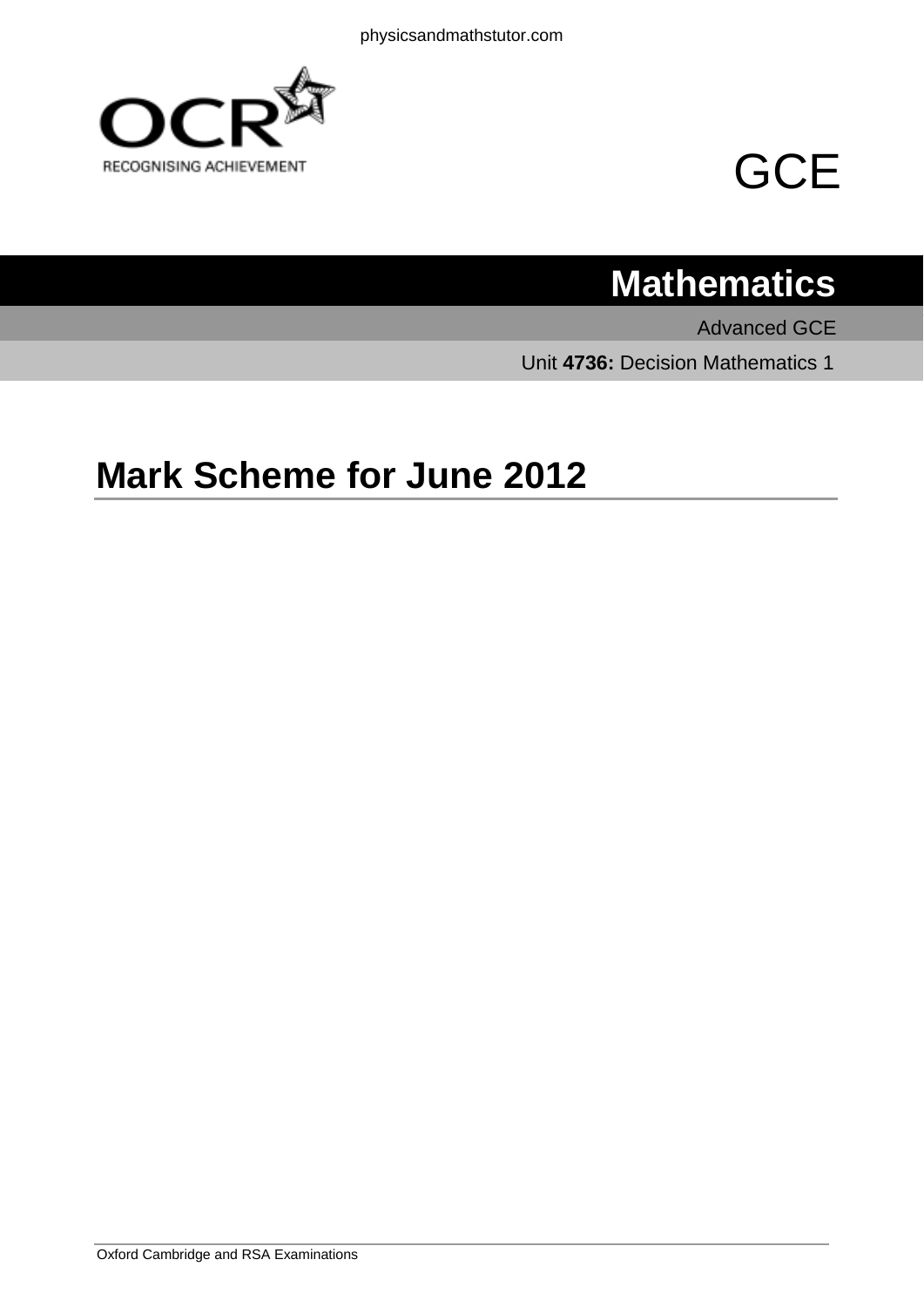OCR (Oxford Cambridge and RSA) is a leading UK awarding body, providing a wide range of qualifications to meet the needs of candidates of all ages and abilities. OCR qualifications include AS/A Levels, Diplomas, GCSEs, OCR Nationals, Functional Skills, Key Skills, Entry Level qualifications, NVQs and vocational qualifications in areas such as IT, business, languages, teaching/training, administration and secretarial skills.

It is also responsible for developing new specifications to meet national requirements and the needs of students and teachers. OCR is a not-for-profit organisation; any surplus made is invested back into the establishment to help towards the development of qualifications and support, which keep pace with the changing needs of today's society.

This mark scheme is published as an aid to teachers and students, to indicate the requirements of the examination. It shows the basis on which marks were awarded by examiners. It does not indicate the details of the discussions which took place at an examiners' meeting before marking commenced.

All examiners are instructed that alternative correct answers and unexpected approaches in candidates' scripts must be given marks that fairly reflect the relevant knowledge and skills demonstrated.

Mark schemes should be read in conjunction with the published question papers and the report on the examination.

OCR will not enter into any discussion or correspondence in connection with this mark scheme.

© OCR 2012

Any enquiries about publications should be addressed to:

OCR Publications PO Box 5050 Annesley NOTTINGHAM NG15 0DL

Telephone: 0870 770 6622 Facsimile: 01223 552610 E-mail: publications@ocr.org.uk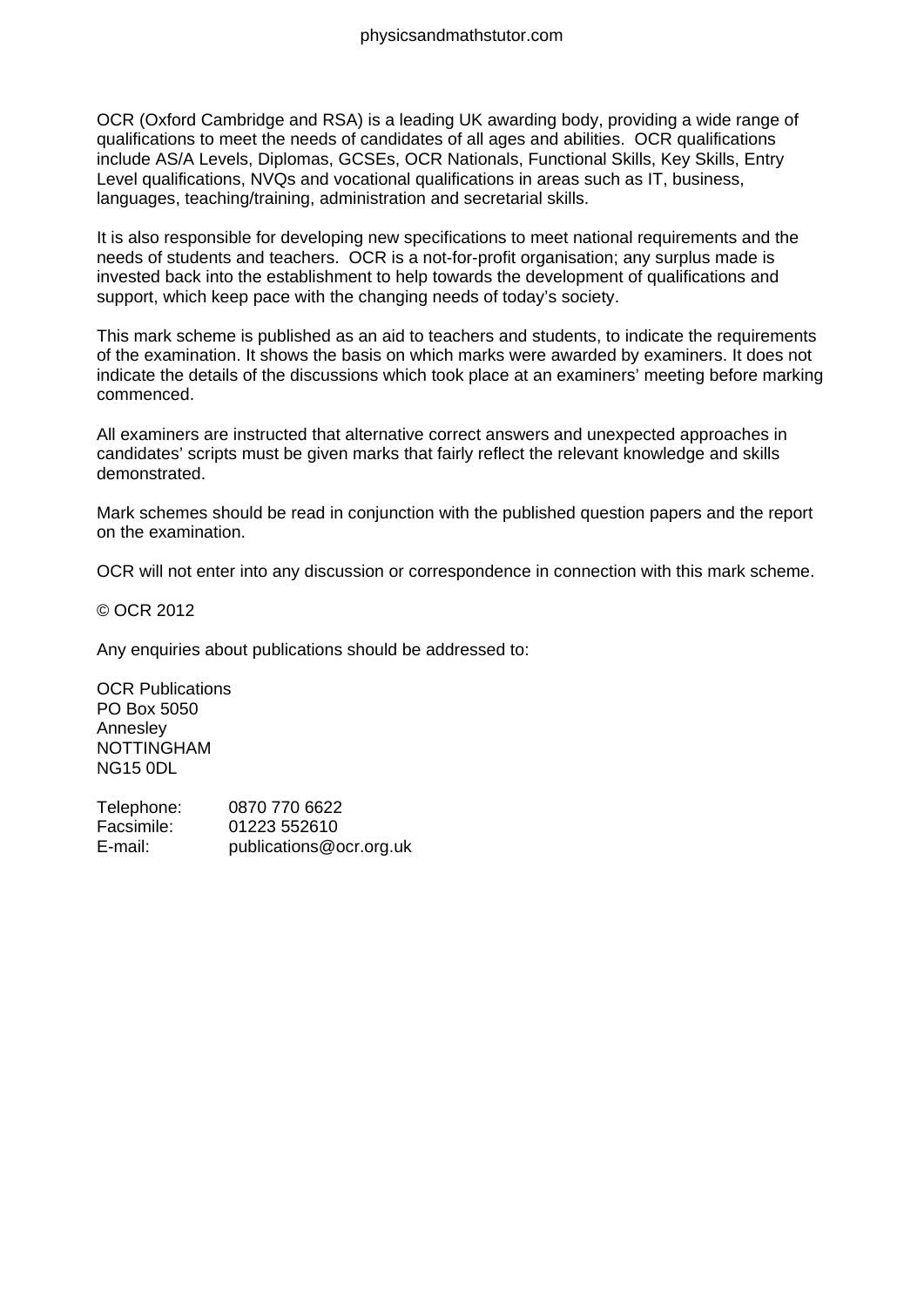# **4736** Mark Scheme

#### **Annotations and abbreviations**

| <b>Annotation in scoris</b>        | <b>Meaning</b>                                           |
|------------------------------------|----------------------------------------------------------|
| $\sqrt{2}$ and $\bm{x}$            |                                                          |
| <b>BOD</b>                         | Benefit of doubt                                         |
| FT                                 | Follow through                                           |
| <b>ISW</b>                         | Ignore subsequent working                                |
| M0, M1                             | Method mark awarded 0, 1                                 |
| A0, A1                             | Accuracy mark awarded 0, 1                               |
| <b>B0, B1</b>                      | Independent mark awarded 0, 1                            |
| <b>SC</b>                          | Special case                                             |
| $\wedge$                           | Omission sign                                            |
| <b>MR</b>                          | Misread                                                  |
| <b>Highlighting</b>                |                                                          |
| Other abbreviations in mark scheme | <b>Meaning</b>                                           |
| M1 dep*                            | Method mark dependent on a previous mark, indicated by * |
| cao                                | Correct answer only                                      |
| <sub>oe</sub>                      | Or equivalent                                            |
| rot                                | Rounded or truncated                                     |
| soi                                | Seen or implied                                          |
| <b>WWW</b>                         | Without wrong working                                    |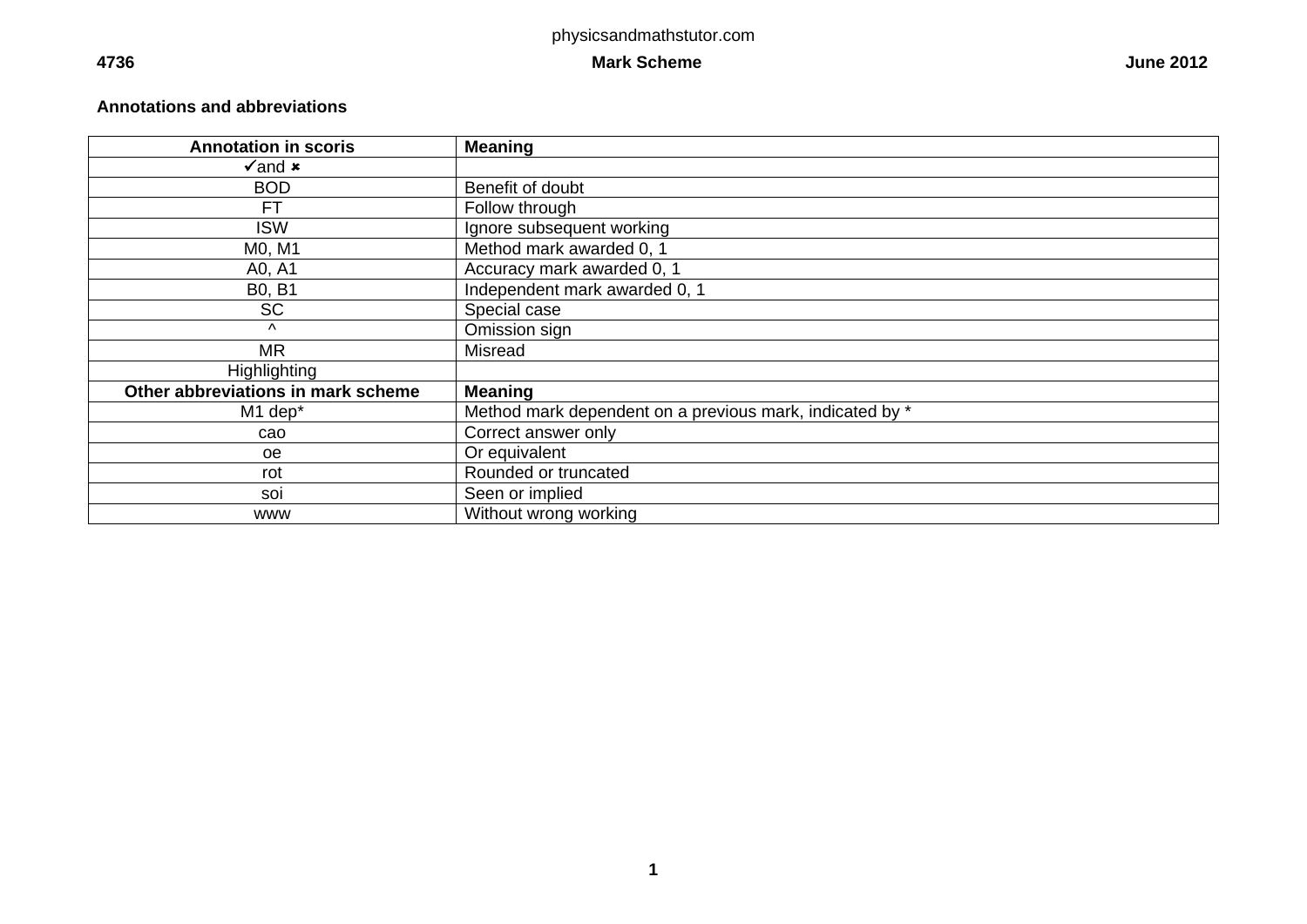#### **Subject-specific Marking Instructions**

a Annotations should be used whenever appropriate during your marking.

**The A, M and B annotations must be used on your standardisation scripts for responses that are not awarded either 0 or full marks.** It is vital that you annotate standardisation scripts fully to show how the marks have been awarded.

For subsequent marking you must make it clear how you have arrived at the mark you have awarded.

b An element of professional judgement is required in the marking of any written paper. Remember that the mark scheme is designed to assist in marking incorrect solutions. Correct *solutions* leading to correct answers are awarded full marks but work must not be judged on the answer alone, and answers that are given in the question, especially, must be validly obtained; key steps in the working must always be looked at and anything unfamiliar must be investigated thoroughly.

Correct but unfamiliar or unexpected methods are often signalled by a correct result following an *apparently* incorrect method. Such work must be carefully assessed. When a candidate adopts a method which does not correspond to the mark scheme, award marks according to the spirit of the basic scheme; if you are in any doubt whatsoever (especially if several marks or candidates are involved) you should contact your Team Leader.

c The following types of marks are available.

# **M**

A suitable method has been selected and *applied* in a manner which shows that the method is essentially understood. Method marks are not usually lost for numerical errors, algebraic slips or errors in units. However, it is not usually sufficient for a candidate just to indicate an intention of using some method or just to quote a formula; the formula or idea must be applied to the specific problem in hand, eg by substituting the relevant quantities into the formula. In some cases the nature of the errors allowed for the award of an M mark may be specified.

#### **A**

Accuracy mark, awarded for a correct answer or intermediate step correctly obtained. Accuracy marks cannot be given unless the associated Method mark is earned (or implied). Therefore M0 A1 cannot ever be awarded.

#### **B**

Mark for a correct result or statement independent of Method marks.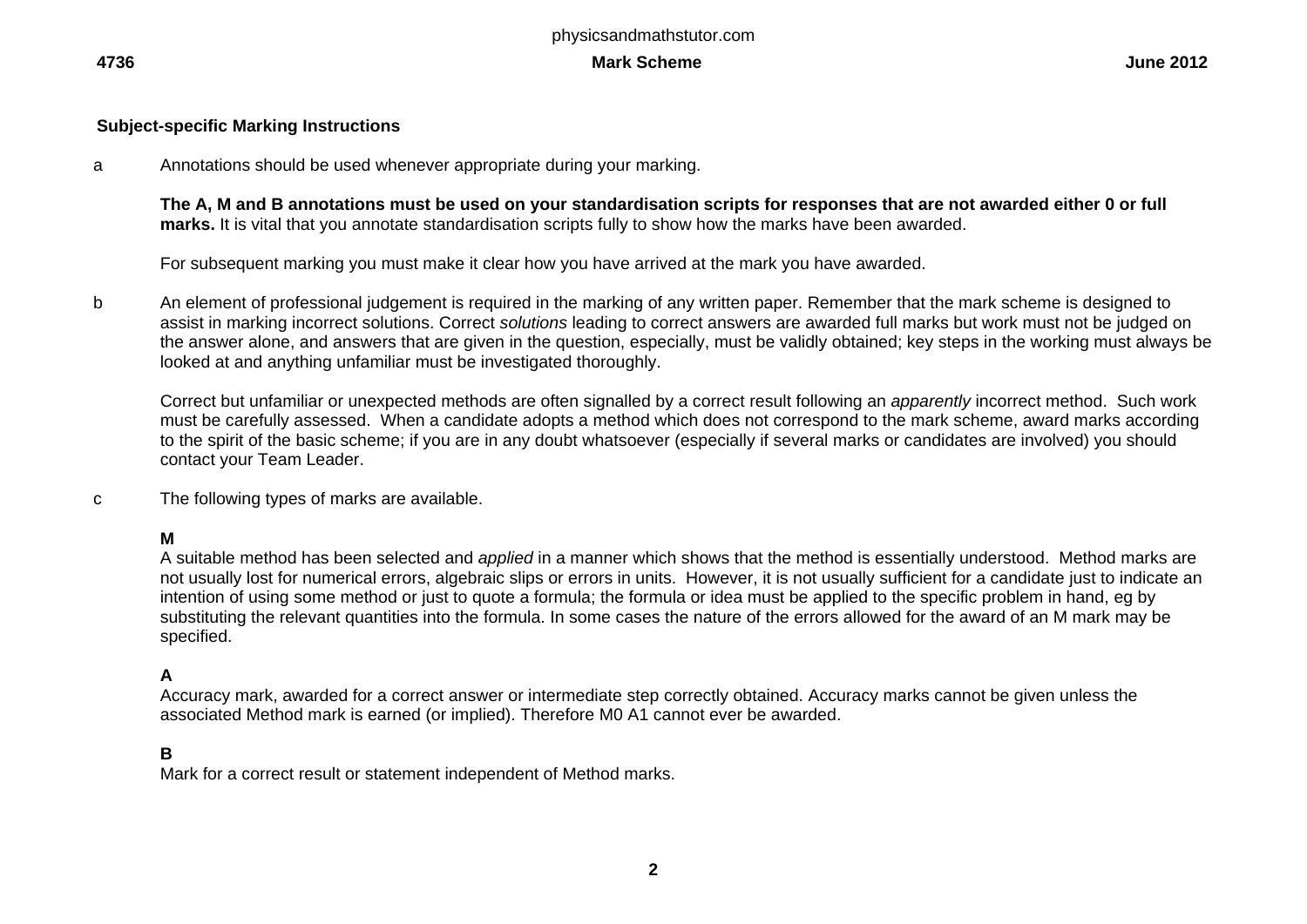#### **4736 Mark Scheme June 2012**

Unless otherwise indicated, marks once gained cannot subsequently be lost, eg wrong working following a correct form of answer is ignored. Sometimes this is reinforced in the mark scheme by the abbreviation isw. However, this would not apply to a case where a candidate passes through the correct answer as part of a wrong argument.

- d When a part of a question has two or more 'method' steps, the M marks are in principle independent unless the scheme specifically says otherwise; and similarly where there are several B marks allocated. (The notation 'dep \*' is used to indicate that a particular mark is dependent on an earlier, asterisked, mark in the scheme.) Of course, in practice it may happen that when a candidate has once gone wrong in a part of a question, the work from there on is worthless so that no more marks can sensibly be given. On the other hand, when two or more steps are successfully run together by the candidate, the earlier marks are implied and full credit must be given.
- e The abbreviation ft implies that the A or B mark indicated is allowed for work correctly following on from previously incorrect results. Otherwise, A and B marks are given for correct work only — differences in notation are of course permitted. A (accuracy) marks are not given for answers obtained from incorrect working. When A or B marks are awarded for work at an intermediate stage of a solution, there may be various alternatives that are equally acceptable. In such cases, exactly what is acceptable will be detailed in the mark scheme rationale. If this is not the case please consult your Team Leader.

Sometimes the answer to one part of a question is used in a later part of the same question. In this case, A marks will often be 'follow through'. In such cases you must ensure that you refer back to the answer of the previous part question even if this is not shown within the image zone. You may find it easier to mark follow through questions candidate-by-candidate rather than question-by-question.

- f Wrong or missing units in an answer should not lead to the loss of a mark unless the scheme specifically indicates otherwise. Candidates are expected to give numerical answers to an appropriate degree of accuracy, with 3 significant figures often being the norm. Small variations in the degree of accuracy to which an answer is given (e.g. 2 or 4 significant figures where 3 is expected) should not normally be penalised, while answers which are grossly over- or under-specified should normally result in the loss of a mark. The situation regarding any particular cases where the accuracy of the answer may be a marking issue should be detailed in the mark scheme rationale. If in doubt, contact your Team Leader.
- g Rules for replaced work

If a candidate attempts a question more than once, and indicates which attempt he/she wishes to be marked, then examiners should do as the candidate requests.

If there are two or more attempts at a question which have not been crossed out, examiners should mark what appears to be the last (complete) attempt and ignore the others.

NB Follow these maths-specific instructions rather than those in the assessor handbook.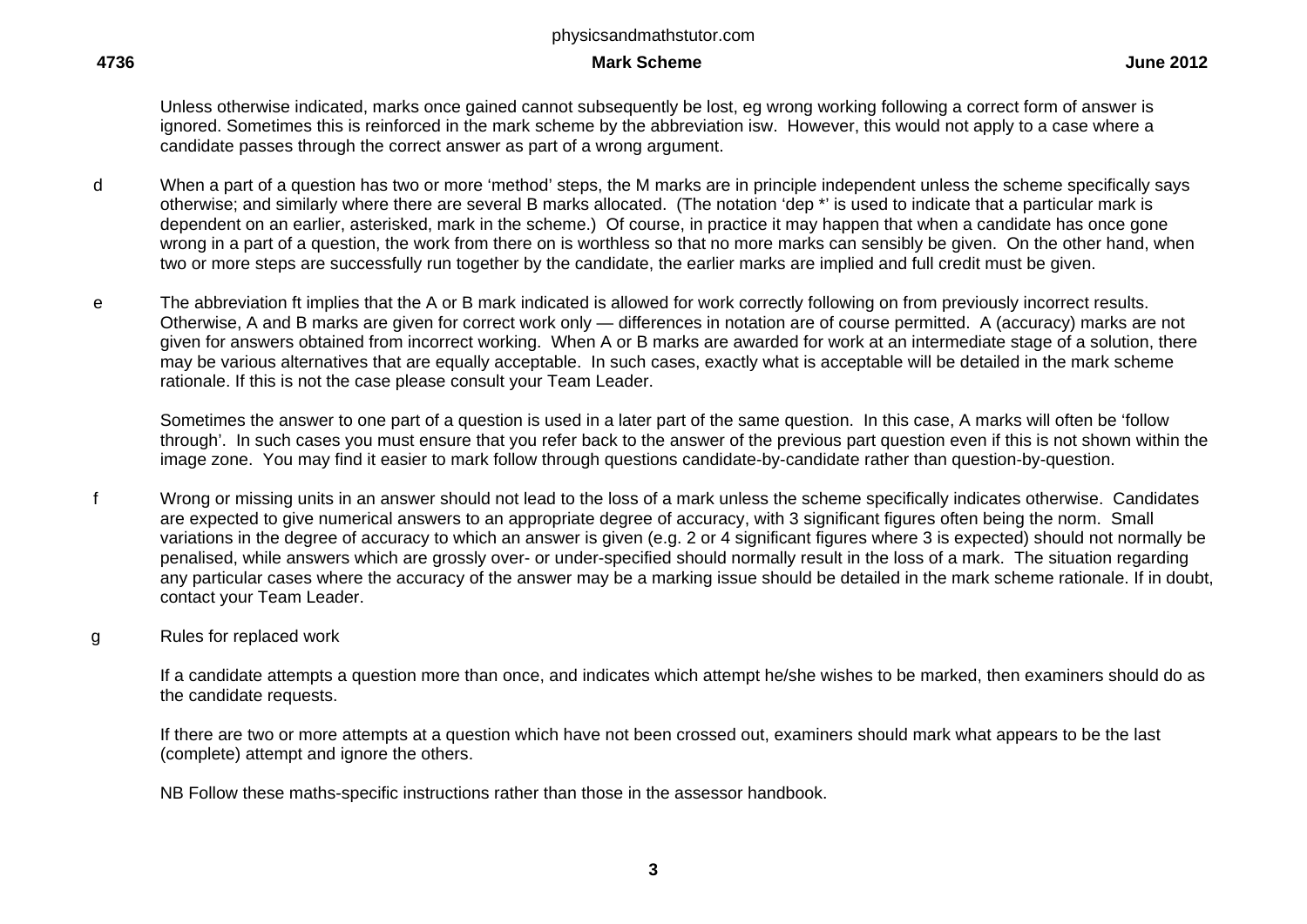#### **4736** Mark Scheme

h For a *genuine* misreading (of numbers or symbols) which is such that the object and the difficulty of the question remain unaltered, mark according to the scheme but following through from the candidate's data. A penalty is then applied; 1 mark is generally appropriate, though this may differ for some units. This is achieved by withholding one A mark in the question.

Note that a miscopy of the candidate's own working is not a misread but an accuracy error.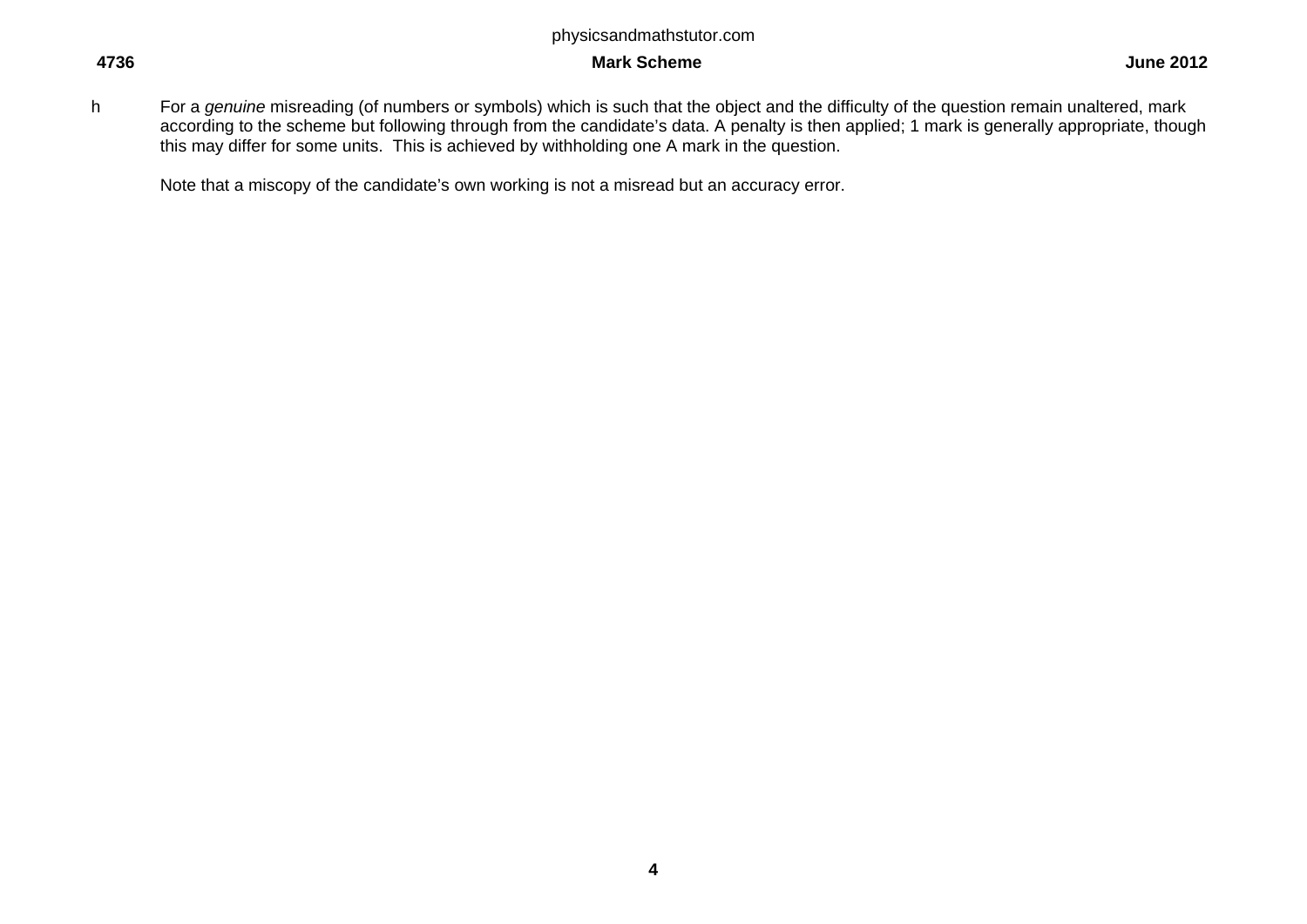|   | <b>Question</b> | <b>Answer</b>                                                                                                                                                                                         | <b>Marks</b>                                    | <b>Guidance</b>                                                                                                                                                                                                                                                                                                                                                                                                                                                                                   |                                               |
|---|-----------------|-------------------------------------------------------------------------------------------------------------------------------------------------------------------------------------------------------|-------------------------------------------------|---------------------------------------------------------------------------------------------------------------------------------------------------------------------------------------------------------------------------------------------------------------------------------------------------------------------------------------------------------------------------------------------------------------------------------------------------------------------------------------------------|-----------------------------------------------|
| 1 | (i)             | B<br>22<br>20<br>60<br>E<br>13 <sub>l</sub><br>28<br>31<br>9<br>$\mathsf{F}$                                                                                                                          | M1<br>A <sub>1</sub>                            | Correct graph (exactly this graph, with 10 arcs)<br>(may draw $AE$ so that it does not cross $BD$ )<br>All arcs correctly weighted<br>Condone weights that are ambiguously placed                                                                                                                                                                                                                                                                                                                 |                                               |
| 1 | (ii)            | $4 \overline{22}$<br>$\overline{0}$                                                                                                                                                                   | $[2]$                                           | Do not allow boxes interchanged                                                                                                                                                                                                                                                                                                                                                                                                                                                                   |                                               |
|   |                 | $\overline{22}$<br>$\boldsymbol{B}$<br>A<br>$5 \mid 46$<br>$3 \mid 18$<br>15<br>18<br>60 46<br>15<br>E<br>$\overline{D}$<br>$\mathcal{C}$<br>6 49<br>$\overline{49}$<br>$\overline{F}$<br>$A - E - F$ | M1<br>A <sub>1</sub><br>B1<br>B1<br>B1<br>$[5]$ | condone extra temp labels so we do not need to ft from<br>(i) explicitly<br>Updating from 60 at $C$<br>(60 as temp and a smaller value as temp or perm)<br>Permanent label 46 at C (seen as perm, not implied)<br>Permanents labels correct at $B$ , $D$ , $E$ and $F$<br>(seen as perm, not implied) (cao)<br>Order of labelling correct at all six vertices, follow<br>through their labels (permanent label, or smallest<br>temporary label if no permanent label shown at a<br>vertex)<br>cao |                                               |
|   | (iii)           | $3 \times \left(\frac{4000}{200}\right)^2 = 3 \times 400 = 1200$                                                                                                                                      | M1                                              | Correct method, including squaring (may be implied<br>from 1200 or from the final answer being 20, www)                                                                                                                                                                                                                                                                                                                                                                                           | $4000 \div 200 = 20$<br>only $\Rightarrow$ M0 |
|   |                 | or $4000^2 \times 0.000075 = 1200$ or equivalent                                                                                                                                                      |                                                 | May use $\frac{3}{60}$ = 0.05 and work in minutes                                                                                                                                                                                                                                                                                                                                                                                                                                                 |                                               |
|   |                 | $1200$ seconds = 20 minutes                                                                                                                                                                           | A <sub>1</sub><br>$[2]$                         | $20$ (cao) www                                                                                                                                                                                                                                                                                                                                                                                                                                                                                    |                                               |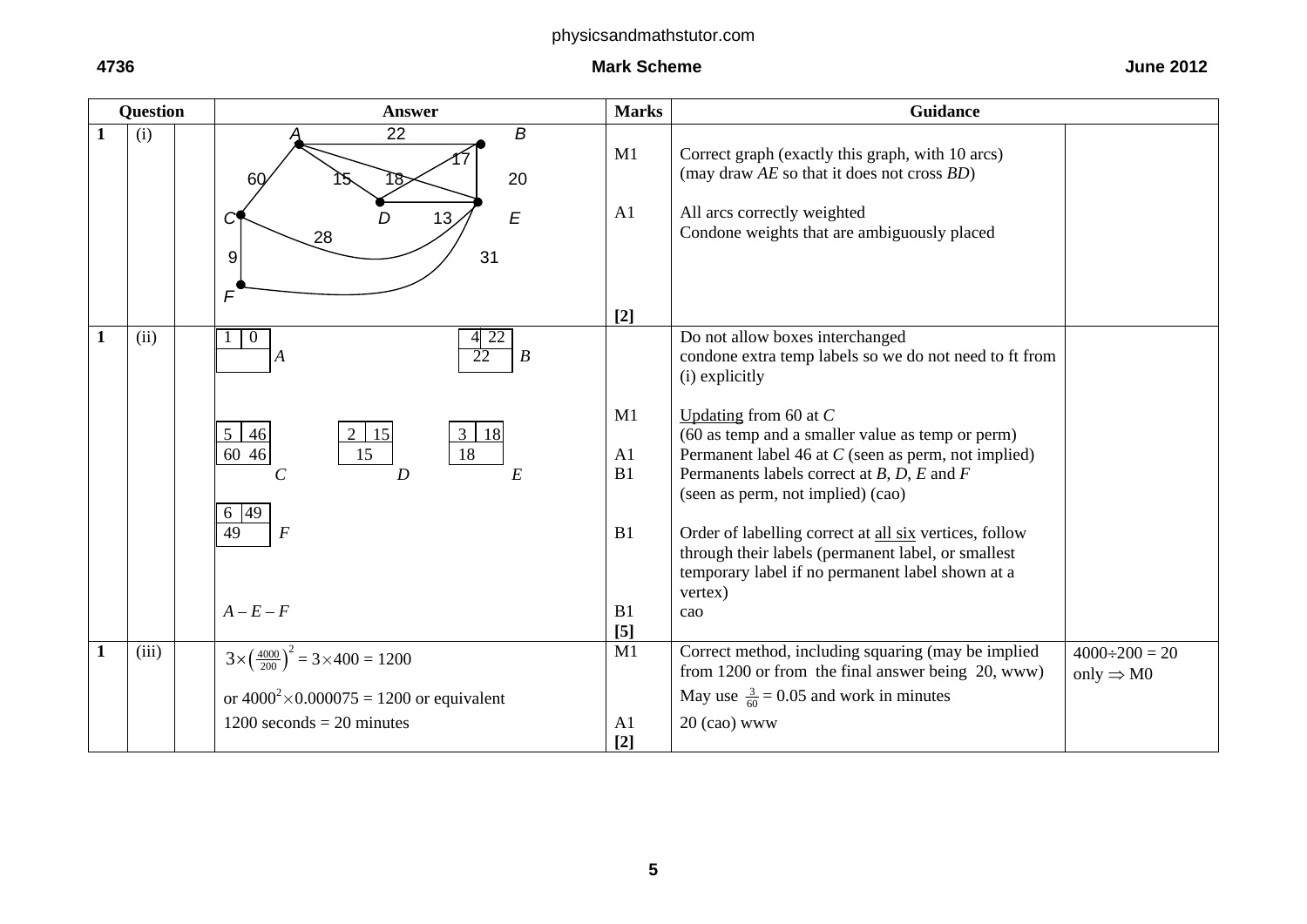**4736** Mark Scheme



**6**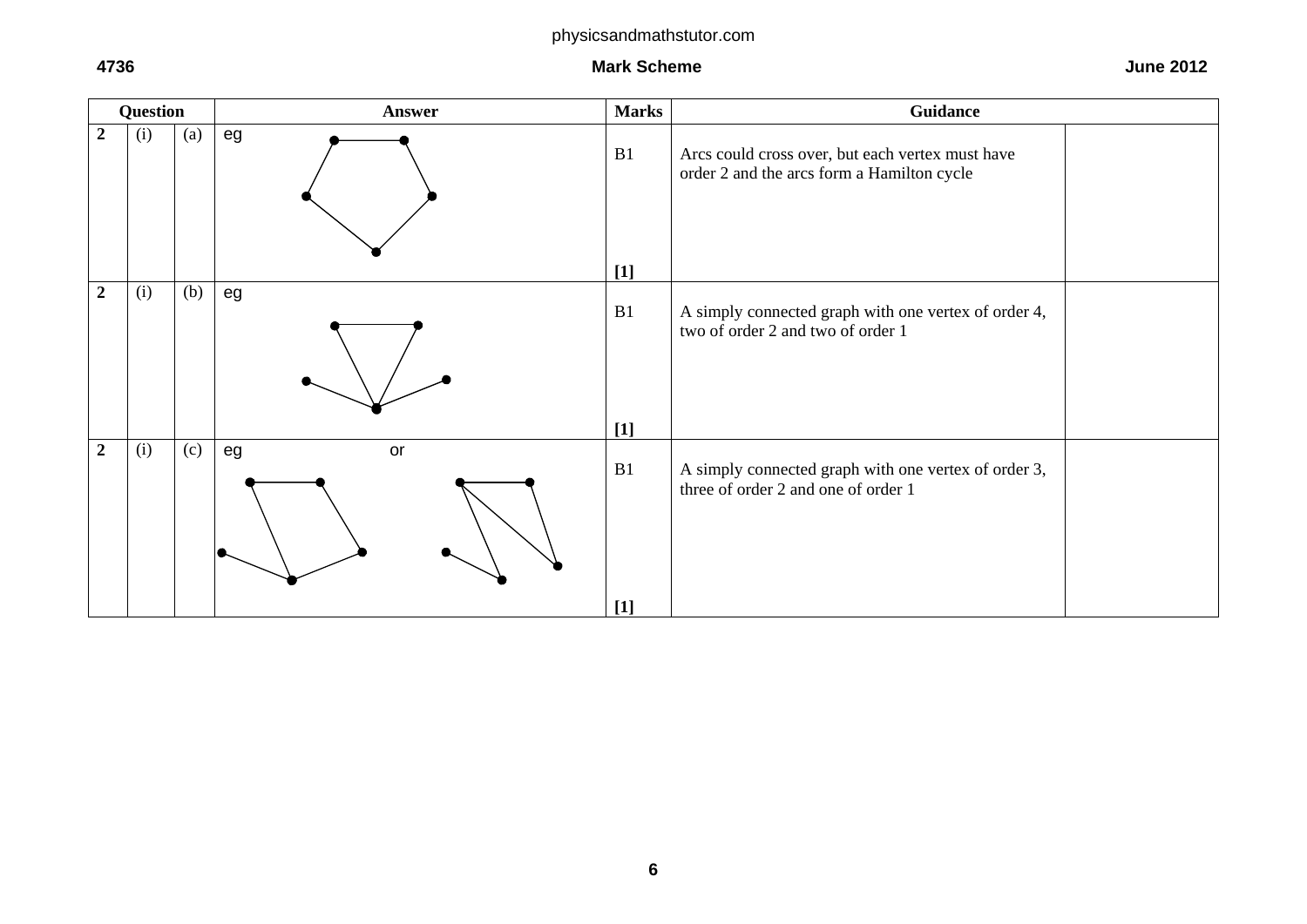|                | <b>Question</b> |     | <b>Answer</b>                                                                                                                             | <b>Marks</b>            | <b>Guidance</b>                                                                                                               |                                                                          |
|----------------|-----------------|-----|-------------------------------------------------------------------------------------------------------------------------------------------|-------------------------|-------------------------------------------------------------------------------------------------------------------------------|--------------------------------------------------------------------------|
| $\overline{2}$ | (ii)            | (a) | C <sub>1</sub>                                                                                                                            |                         |                                                                                                                               |                                                                          |
|                |                 |     | C <sub>2</sub><br>D <sub>2</sub>                                                                                                          | M1                      | At least six arcs correct, even with extras                                                                                   |                                                                          |
|                |                 |     | C <sub>3</sub><br>D1 •<br>S2<br>C <sub>4</sub>                                                                                            | A1                      | cao (arcs may be drawn so that they do not cross)                                                                             |                                                                          |
|                |                 |     | S <sub>1</sub><br>M <sub>1</sub>                                                                                                          |                         |                                                                                                                               |                                                                          |
|                |                 |     | M <sub>2</sub>                                                                                                                            | $[2]$                   |                                                                                                                               |                                                                          |
| $\overline{2}$ | (ii)            | (b) | C1, C4, M1, M2 and D1 in one session<br>C <sub>2</sub> , C <sub>3</sub> , S <sub>1</sub> , S <sub>2</sub> and D <sub>2</sub> in the other | M1                      | Two sessions, one with C1 and the other with C2,<br>neither has both C1 and C2                                                |                                                                          |
|                |                 |     |                                                                                                                                           | A1<br>$[2]$             | cao                                                                                                                           |                                                                          |
| $\overline{2}$ | (ii)            | (c) | M1 and D1 would need to be in different sessions and<br>S2 cannot be in the same session as either of these                               | M1                      | A reasonable attempt, involving at least two of D1,<br>M1 and S2<br>Condone 'M1 and D1 are in the same session' for M1        | 'M1 and D1 in<br>same session so<br>cannot be done by<br>student at same |
|                |                 |     |                                                                                                                                           | A1<br>$\lceil 2 \rceil$ | A wholly convincing attempt, explicitly involving all<br>three of D1, M1 and S2<br>Condone 'D1, M1 and S2 would form a cycle' | time' is not enough<br>for the A mark                                    |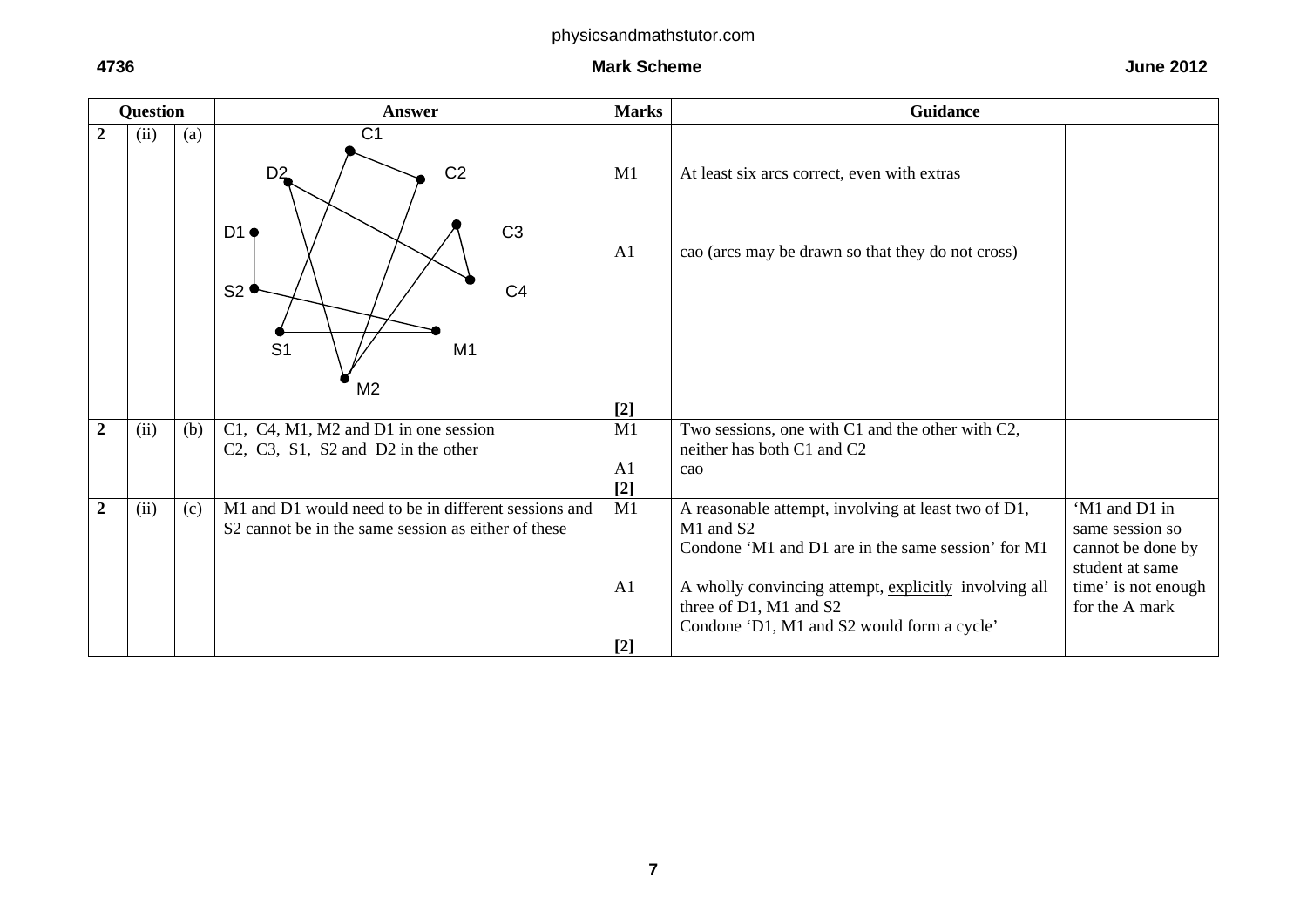|                         | <b>Question</b> | <b>Answer</b>                                                                                                                                                       | <b>Marks</b>            | Guidance                                                                                                                                                                                 |                                                                                                              |  |
|-------------------------|-----------------|---------------------------------------------------------------------------------------------------------------------------------------------------------------------|-------------------------|------------------------------------------------------------------------------------------------------------------------------------------------------------------------------------------|--------------------------------------------------------------------------------------------------------------|--|
| $\overline{3}$          | (i)             |                                                                                                                                                                     |                         | Check these inputs, tolerance $+0.1$ on y values                                                                                                                                         | For M marks only need                                                                                        |  |
|                         |                 | $3x + 2y \ge 6$ or $y \ge 3 - 1.5x$ o.e.                                                                                                                            | M1                      | $x = 2 \implies y = 0, \quad x = 0 \implies y = 3$                                                                                                                                       | boundary lines correct,                                                                                      |  |
|                         |                 | $x+y \le 4$ or $y \le 4-x$<br>o.e.                                                                                                                                  | M1                      | $x = 3 \implies y = 1, \quad x = 1 \implies y = 3$                                                                                                                                       | $(= < \le > or \ge)$                                                                                         |  |
|                         |                 | $x \le 3y$ and $y \le 2x$                                                                                                                                           | M1                      | $x = 0 \implies y = 0, \quad x = 3 \implies y = 1$                                                                                                                                       |                                                                                                              |  |
|                         |                 | or $y \ge \frac{1}{3}x$ and $y \le 2x$ o.e.                                                                                                                         |                         | and $x = 0 \implies y = 0, \quad x = 1 \implies y = 2$                                                                                                                                   |                                                                                                              |  |
|                         |                 |                                                                                                                                                                     | A <sub>1</sub>          | All inequalities correct, and no extras                                                                                                                                                  | Only check inequalities if<br>all three M marks achieved                                                     |  |
|                         |                 |                                                                                                                                                                     | $[4]$                   |                                                                                                                                                                                          |                                                                                                              |  |
| $\overline{\mathbf{3}}$ | (ii)            | $y = \frac{1}{3}x$ meets $y = 4 - x$ at (3, 1)                                                                                                                      | B1                      | $(3, 1)$ cao                                                                                                                                                                             | In (ii), condone ' $x = , y =$                                                                               |  |
|                         |                 | $y = 2x$ meets $y = 4 - x$ at $(\frac{4}{3}, \frac{8}{3})$                                                                                                          | B1                      | $\left(\frac{4}{3}, \frac{8}{3}\right)$ o.e. (cao), in fractions                                                                                                                         | ' instead of coordinates                                                                                     |  |
|                         |                 | $y = \frac{1}{3}x$ meets $y = 3 - 1.5x$ at $(\frac{18}{11}, \frac{6}{11})$                                                                                          | M1                      | sca using simultaneous equations to find<br>points near both $(1.6, 0.5)$ and $(0.9, 1.7)$ as<br>decimals or fractions $(+ 0.1)$ on each<br>coordinate), but not just reading from graph | M1 may be implied from<br>either answer correct as<br>fractions, even if second is<br>wrong or not attempted |  |
|                         |                 |                                                                                                                                                                     | A1                      |                                                                                                                                                                                          |                                                                                                              |  |
|                         |                 | $y = 2x$ meets $y = 3 - 1.5x$ at $(\frac{6}{7}, \frac{12}{7})$                                                                                                      |                         | Both $(1\frac{7}{11}, \frac{6}{11})$ o.e. and $(\frac{6}{7}, \frac{12}{7})$ o.e. (cao) as fractions                                                                                      |                                                                                                              |  |
|                         |                 |                                                                                                                                                                     | $[4]$                   |                                                                                                                                                                                          |                                                                                                              |  |
| $\overline{\mathbf{3}}$ | (iii)           | $(3, 1) \Rightarrow P = 7$                                                                                                                                          | M1                      | Calculating $P = x + 4y$ correctly at two of their                                                                                                                                       |                                                                                                              |  |
|                         |                 | $\left(\frac{4}{3},\frac{8}{3}\right) \Rightarrow P = 12$                                                                                                           |                         | vertices (vertices may be implied)                                                                                                                                                       |                                                                                                              |  |
|                         |                 | $\left(\frac{18}{11}, \frac{6}{11}\right) \Rightarrow P = 3\frac{9}{11}$ (3.82) $\left(\frac{42}{11}\right)$                                                        | A1                      | All four correct $P$ values shown, as fractions                                                                                                                                          |                                                                                                              |  |
|                         |                 | $\left(\frac{6}{7},\frac{12}{7}\right) \Rightarrow P = 7\frac{5}{7}$ (7.71) $\left(\frac{54}{7}\right)$                                                             |                         | or to $\geq$ 2 dp (cao)                                                                                                                                                                  |                                                                                                              |  |
|                         |                 | Optimum point is $(\frac{4}{3}, \frac{8}{3})$ with $P = 12$                                                                                                         | B1                      | $\left(\frac{4}{3}, \frac{8}{3}\right)$ and 12 (written down)<br>Condone (1.3 to 1.4, 2.6 to 2.7) 11.75 to 12.25                                                                         | Optimal point in $(x, y)$ form<br>and 12 (within tolerance)                                                  |  |
|                         |                 |                                                                                                                                                                     | $[3]$                   |                                                                                                                                                                                          | written                                                                                                      |  |
| $\overline{\mathbf{3}}$ | (iv)            | $(2, 2)$ with $P = 10$                                                                                                                                              | M1                      | $x = 2$ , $y = 2$ and 10 (written down, whether                                                                                                                                          |                                                                                                              |  |
|                         |                 |                                                                                                                                                                     |                         | identified as optimum point and value or not)                                                                                                                                            |                                                                                                              |  |
|                         |                 | The only other integer-valued feasible points are<br>$(1, 2), (2, 1)$ and $(3, 1)$ (giving $P = 9$ , 6 and 7,<br>respectively, but the $P$ values need not be seen) | A <sub>1</sub><br>$[2]$ | $(2, 2)$ and 10 identified as optimum and a valid<br>explanation that recognises the four integer-<br>valued points that fall in the feasible region                                     | $(2, 2)$ in $(x, y)$ form, could<br>'identify' using an arrow or<br>star                                     |  |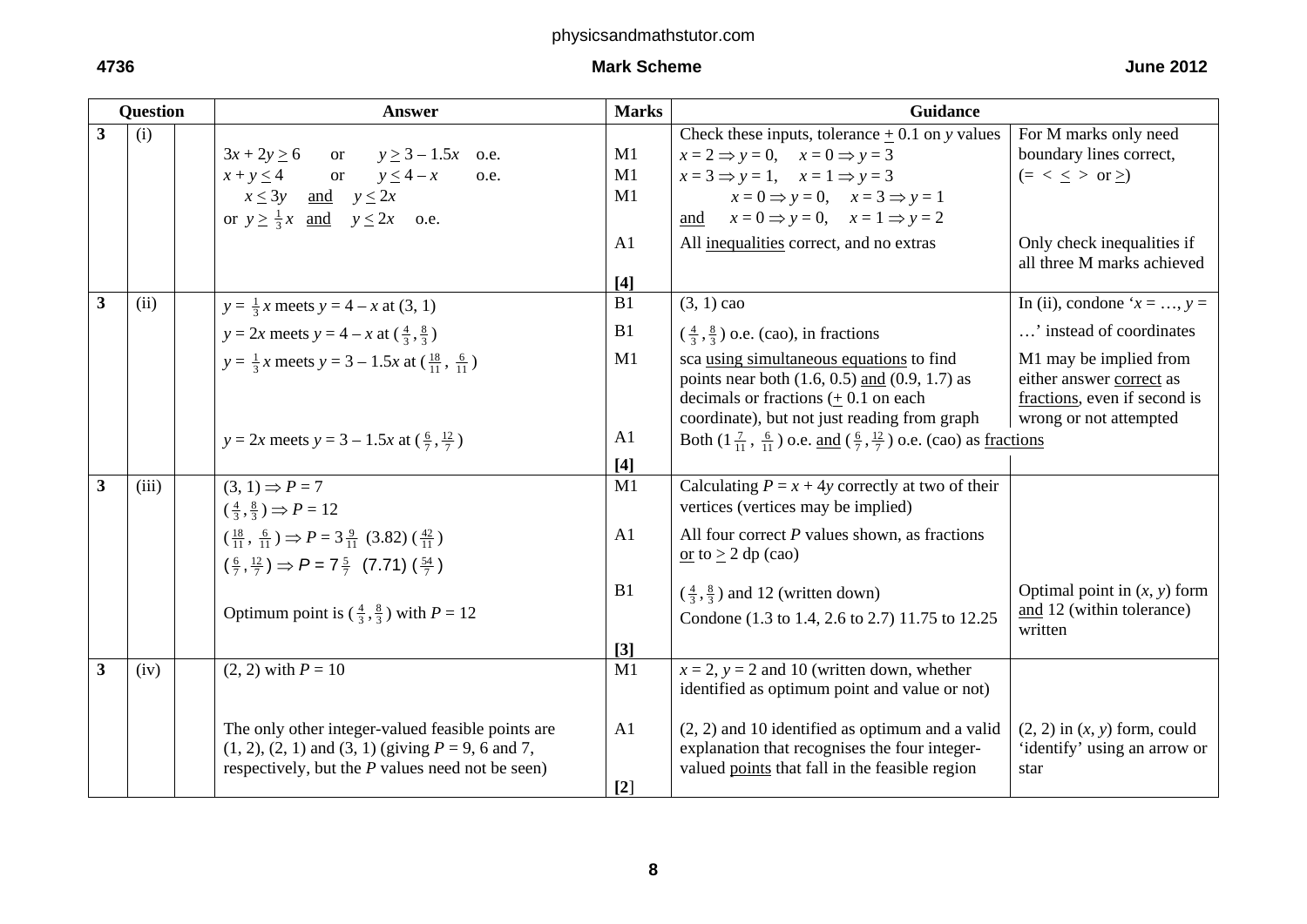| <b>Question</b> |       | <b>Answer</b>                                                                                                                                                                                                                                                                                                                                                                                                                                                                                       | <b>Marks</b>          | <b>Guidance</b>                                                                                                                                                                                                                                                                                                                                                                                                                                                                                                                                        |                                                                                          |
|-----------------|-------|-----------------------------------------------------------------------------------------------------------------------------------------------------------------------------------------------------------------------------------------------------------------------------------------------------------------------------------------------------------------------------------------------------------------------------------------------------------------------------------------------------|-----------------------|--------------------------------------------------------------------------------------------------------------------------------------------------------------------------------------------------------------------------------------------------------------------------------------------------------------------------------------------------------------------------------------------------------------------------------------------------------------------------------------------------------------------------------------------------------|------------------------------------------------------------------------------------------|
| 4               | (i)   | $3x-4y+z+s=12$<br>$6x + 2z + t = 20$<br>$-10x - 5y + 5z + u = 30$                                                                                                                                                                                                                                                                                                                                                                                                                                   | B1                    | Correct use of slack variables $(s, t \text{ and } u \text{ may be in any})$<br>order)<br>May scale through (e.g. $-2x - y + z + u = 6$ )                                                                                                                                                                                                                                                                                                                                                                                                              | Must be $+s$ etc.<br>constraints correct,<br>must have $=$                               |
|                 |       | s > 0, t > 0, u > 0                                                                                                                                                                                                                                                                                                                                                                                                                                                                                 | B1<br>$[2]$           | s, t and u non-negative (s, t, u 'positive' $\Rightarrow$ B0)<br>Condone $0 < s < 12$ etc.                                                                                                                                                                                                                                                                                                                                                                                                                                                             | non-negative<br>integers $\Rightarrow$ B0                                                |
| 4               | (ii)  | <b>RHS</b><br>$\boldsymbol{P}$<br>$\ensuremath{\mathnormal{Z}}$<br>$\boldsymbol{S}$<br>$\boldsymbol{\mathcal{X}}$<br>$\mathbf{v}$<br>$\boldsymbol{u}$<br>5<br>6<br>$\overline{0}$<br>$\boldsymbol{0}$<br>$-4$<br>$\theta$<br>$\overline{0}$<br>3<br>$\overline{0}$<br>$\overline{0}$<br>$\overline{0}$<br>12<br>$-4$<br>$\overline{2}$<br>20<br>$\overline{0}$<br>$\overline{0}$<br>$\boldsymbol{0}$<br>$\boldsymbol{0}$<br>6<br>$\theta$<br>5<br>$\overline{0}$<br>$-10$<br>$-5$<br>30<br>$\theta$ | M1<br>A1<br>$[2]$     | Order of rows and columns may be changed<br>$4 \times 8$ table of values (ignore ratio column if shown)<br>and (their) constraint rows correct<br>Objective row correct<br>Assume blanks in initial tableau mean zero                                                                                                                                                                                                                                                                                                                                  |                                                                                          |
| 4               | (iii) | $(z$ is the) only column with a negative in objective row<br>$12 \div 1 = 12$<br>$20 \div 2 = 10$<br>$30 \div 5 = 6$<br>6 is the least positive ratio so pivot on 5 (third                                                                                                                                                                                                                                                                                                                          | $\overline{B1}$<br>B1 | x and y have a positive value in the obj row $\Rightarrow$ B1<br>Need a negative in obj row therefore z column $\Rightarrow$ B1<br>But 'z most negative in objective row' $\Rightarrow$ B0<br>'z is negative in objective row' $\Rightarrow$ B0<br>-5, -6, 4 and (z or 4 is) positive $\Rightarrow$ B0<br>For the constraint rows, calculate the ratios of the<br>entry in the column for $R$ HS $\div$ entry in (their) pivot<br>column and choose the row with the smallest positive<br>ratio<br>(allow sight of 12, 10, 6 and 'smallest' as minimum | Need to refer to<br>objective (top) row<br>Do not credit if this<br>appears in part (iv) |
|                 |       | constraint, as given in the question)                                                                                                                                                                                                                                                                                                                                                                                                                                                               | $\lceil 2 \rceil$     | answer)<br>12, 10, 6 and an arrow pointing at 6 gets B0                                                                                                                                                                                                                                                                                                                                                                                                                                                                                                |                                                                                          |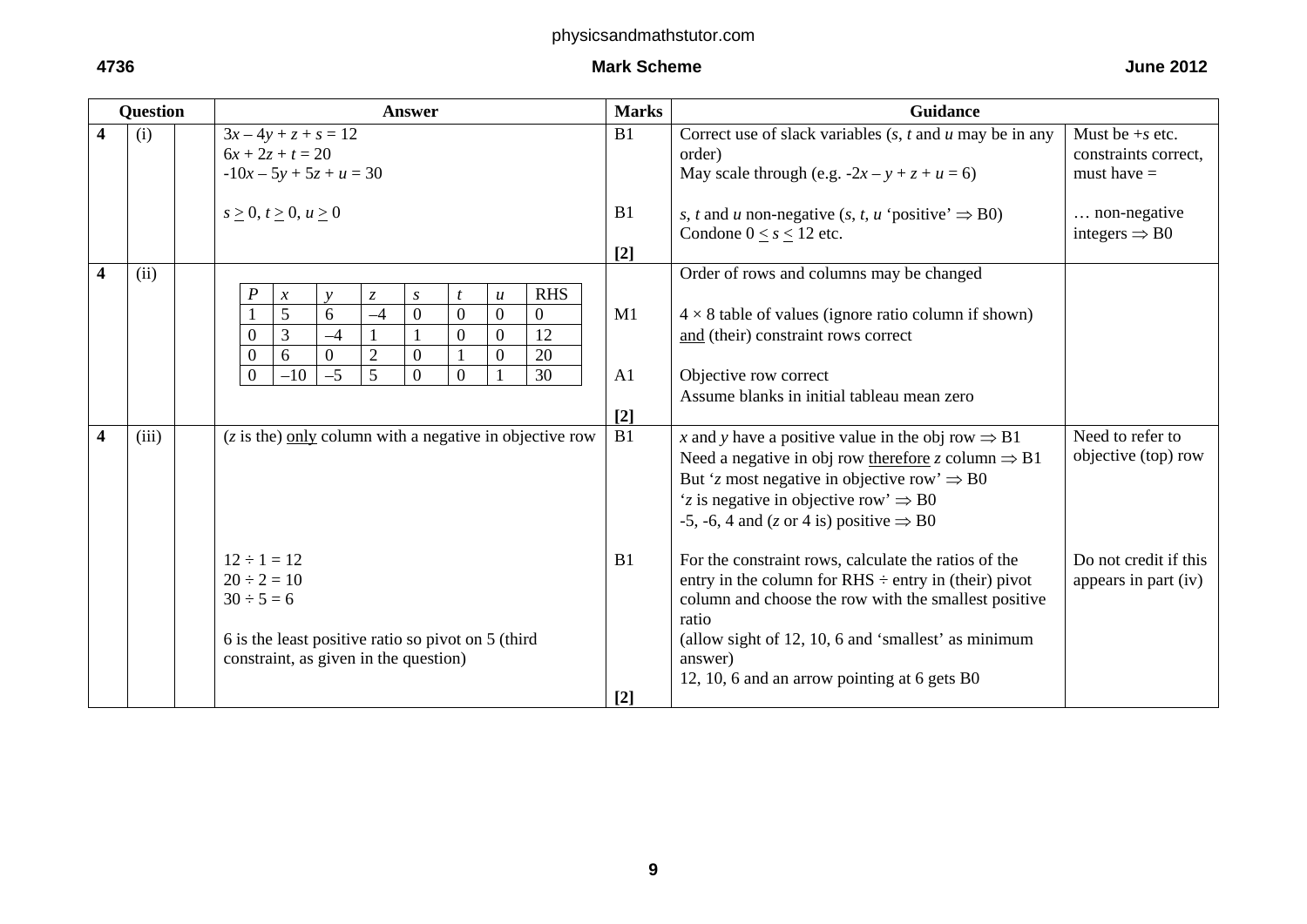| <b>Question</b>         |      | <b>Answer</b>                                                                                                                                                                                                                                                                                                                                                                                                                                                                                                                                                                                              | <b>Marks</b>            | Guidance                                                                                                                                                                                                                                                                                                                                                                                                          |                                                                                      |
|-------------------------|------|------------------------------------------------------------------------------------------------------------------------------------------------------------------------------------------------------------------------------------------------------------------------------------------------------------------------------------------------------------------------------------------------------------------------------------------------------------------------------------------------------------------------------------------------------------------------------------------------------------|-------------------------|-------------------------------------------------------------------------------------------------------------------------------------------------------------------------------------------------------------------------------------------------------------------------------------------------------------------------------------------------------------------------------------------------------------------|--------------------------------------------------------------------------------------|
| $\overline{\mathbf{4}}$ | (iv) | New pivot row = row $4 \div 5$<br>New row $1 = row 1 + 4 \times new pivot row$<br>New row $2 = row 2 - new pivot row$<br>New row $3 = row 3 - 2 \times new pivot row$                                                                                                                                                                                                                                                                                                                                                                                                                                      | B1                      | Correct calculations seen for all four rows, including<br>pivot (accept reasonable abbreviations, eg $\div$ 5,<br>$+4\times pr$ , but not just + 4)<br>Pivot row may be shown as individual calculations<br>Some candidates rewrite initial tableau first<br>Some candidates use an interim tableau with new pivot<br>row followed by the full augmented tableau                                                  |                                                                                      |
|                         |      | <b>RHS</b><br>$\boldsymbol{P}$<br>$\mathcal{Z}$<br>$\boldsymbol{S}$<br>$\boldsymbol{t}$<br>$\boldsymbol{u}$<br>$\boldsymbol{\mathcal{X}}$<br>$\mathbf{v}$<br>$-3$<br>$\overline{2}$<br>$\overline{0}$<br>0.8<br>$\overline{0}$<br>$\overline{0}$<br>24<br>$\overline{5}$<br>$-3$<br>$\theta$<br>$\mathbf{0}$<br>$\overline{0}$<br>$-0.2$<br>$\mathbf{1}$<br>6<br>10<br>$\overline{2}$<br>$-0.4$<br>8<br>$\overline{0}$<br>$\overline{0}$<br>$\overline{0}$<br>$\overline{1}$<br>$-2$<br>0.2<br>$\overline{0}$<br>$-1$<br>$\Omega$<br>$\theta$<br>6                                                         | M1<br>A1<br>$[3]$       | A new tableau with 4 basis columns (or 3 with $P$<br>missing) in which $P$ has not decreased and all entries<br>in RHS column are $> 0$<br>cao (rows and columns may be in any order, condone<br>omission of $P$ column)<br>Follow through scaled constraints, but not errors, from part (i)                                                                                                                      | Any column all 0's<br>$\Rightarrow$ M <sub>0</sub>                                   |
| $\overline{\mathbf{4}}$ | (v)  | Pivot on 10 in $x$ column<br><b>RHS</b><br>P<br>$\boldsymbol{x}$<br>$\boldsymbol{S}$<br>$\mathfrak{t}$<br>$\boldsymbol{u}$<br>$\mathcal{Z}$<br>$\mathcal{Y}$<br>2.6<br>$\overline{0}$<br>$\overline{0.3}$<br>$\mathbf{0}$<br>0.68<br>$\overline{0}$<br>26.4<br>$-0.5$<br>$\overline{2}$<br>$\overline{0}$<br>$\Omega$<br>$\overline{0}$<br>$-4$<br>$\overline{0}$<br>$\mathbf{1}$<br>0.2<br>$\overline{0}$<br>0.8<br>$\overline{0}$<br>0.1<br>$-0.04$<br>$\Omega$<br>$\theta$<br>$\overline{0.2}$<br>$\overline{0}$<br>$\theta$<br>$-0.6$<br>0.12<br>7.6<br>$x = 0.8$ , $y = 0$ , $z = 7.6$ and $P = 26.4$ | M1<br>A1<br>B1<br>$[3]$ | A new tableau with 4 basis columns (or 3 with $P$<br>missing) in which $P$ has not decreased and all entries<br>in RHS column are $\geq 0$<br>cao (rows and columns may be in any order, condone<br>omission of $P$ column)<br>Follow through scaled constraints, but not errors, from<br>part (i)<br>Strict ft their final <u>tableau</u> for non-negative $x$ , $y$ , $z$ and<br>positive $P$ (not $P$ as zero) | Any column all 0's<br>$\Rightarrow$ M <sub>0</sub>                                   |
| 4                       | (vi) | $s = 2, t = 0, u = 0$<br>$3x-4y+z=10$ which is 2 short of 12<br>$(6x + 2z = 20$ and $-10x - 5y + 5z = 30)$                                                                                                                                                                                                                                                                                                                                                                                                                                                                                                 | B1<br>B1<br>$[2]$       | Strict ft their final tableau for non-negative $s, t, u$ (all<br>three written down, do not imply blank = $0$ )<br>Showing what (their) positive value(s) of slack<br>variable(s) mean for the constraint(s)                                                                                                                                                                                                      | s, t, u all zero (or<br>any of them<br>negative) $\Rightarrow$ B0 for<br>explanation |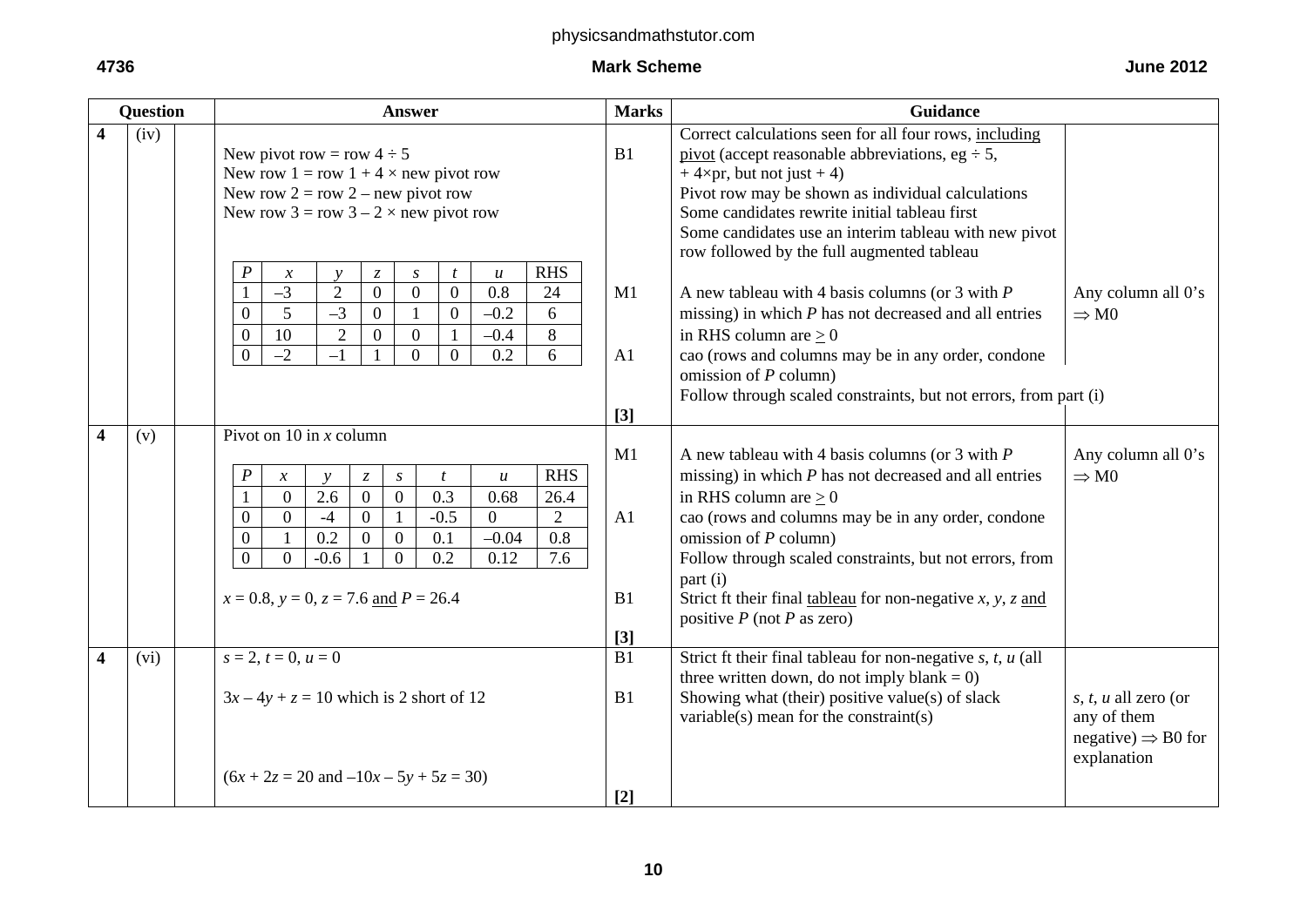| <b>Question</b> |       | <b>Answer</b>                                               | <b>Marks</b>   | <b>Guidance</b>                                          |                    |
|-----------------|-------|-------------------------------------------------------------|----------------|----------------------------------------------------------|--------------------|
| 5               | (i)   | Odd vertices: $M, N, R, W$                                  | M1             | At least one correct pairing with its weights or total   |                    |
|                 |       |                                                             |                | weight (e.g. $MN = 70$ and $RW = 160$ , or $MN$ , $RW =$ |                    |
|                 |       | $MW = 90$<br>$MN = 70$<br>$MR = 190$                        |                | 230)                                                     |                    |
|                 |       | $NR = 130$<br>$RW = 160$<br>$NW = 150$<br>230<br>340<br>220 | A1             | All three pairings seen with correct total weights (cao) |                    |
|                 |       | Total distance = $1200 + 220 = 1420$ metres                 | B1             | <b>WWW</b><br>1420, condone no units (cao)               |                    |
|                 |       |                                                             | $[3]$          |                                                          |                    |
| 5               | (ii)  | Just repeat $MN = 70$                                       |                |                                                          |                    |
|                 |       | Total distance = $1200 + 70 = 1270$ metres                  | M1             | 1270, condone no units (cao)                             |                    |
|                 |       | R and W are still odd so these must be the start and        | A1             | $R$ and $W$ (from 1270 seen)                             |                    |
|                 |       | finish vertices                                             |                |                                                          |                    |
|                 |       |                                                             | $[2]$          |                                                          |                    |
| 5               | (iii) | $M-S-W-P-N-V-R-T-M$                                         | M1             | $M-S-W-P-N-V-$<br>(not a diagram or table)               |                    |
|                 |       | $60 + 30 + 170 + 40 + 80 + 50 + 40 + 190$                   | A1             | Tour (cycle) listed (cao) with $M$ at each end           |                    |
|                 |       | $= 660$ metres                                              | B1             | 660, condone no units (cao)                              |                    |
|                 |       |                                                             |                | (not 600, which uses $WP = 110$ , from table)            |                    |
|                 |       | Upper bound                                                 | B1             | length $\le$ (their) 660<br>$(but < \Rightarrow B0)$     |                    |
| 5               |       | P<br>M<br>N<br>Ν                                            | $[4]$          |                                                          |                    |
|                 | (iv)  | M<br>$\overline{P}$                                         | B1             | Correct tree                                             | Vertices may be    |
|                 |       | or                                                          |                | Allow SV used instead of NV                              | shown in different |
|                 |       |                                                             |                |                                                          | positions to these |
|                 |       | $\mathcal{S}$<br>$\mathcal{R}$                              |                |                                                          |                    |
|                 |       | S                                                           |                |                                                          |                    |
|                 |       |                                                             |                |                                                          |                    |
|                 |       | V<br>$\tau$<br>V<br>$\tau$                                  |                |                                                          |                    |
|                 |       |                                                             | B1             | 340 (cao)                                                |                    |
|                 |       | Weight $= 340$                                              |                |                                                          |                    |
|                 |       |                                                             | $[2]$          |                                                          |                    |
| 5               | (v)   | Lower bound = $340 + 30 + 90$                               | M1             | Their $340 + 30 +$ either 90 or 170                      |                    |
|                 |       |                                                             |                | May be implied from 460 as final answer                  |                    |
|                 |       | $= 460$ metres                                              | A <sub>1</sub> | 460, condone no units (cao)                              |                    |
|                 |       |                                                             | $[2]$          |                                                          |                    |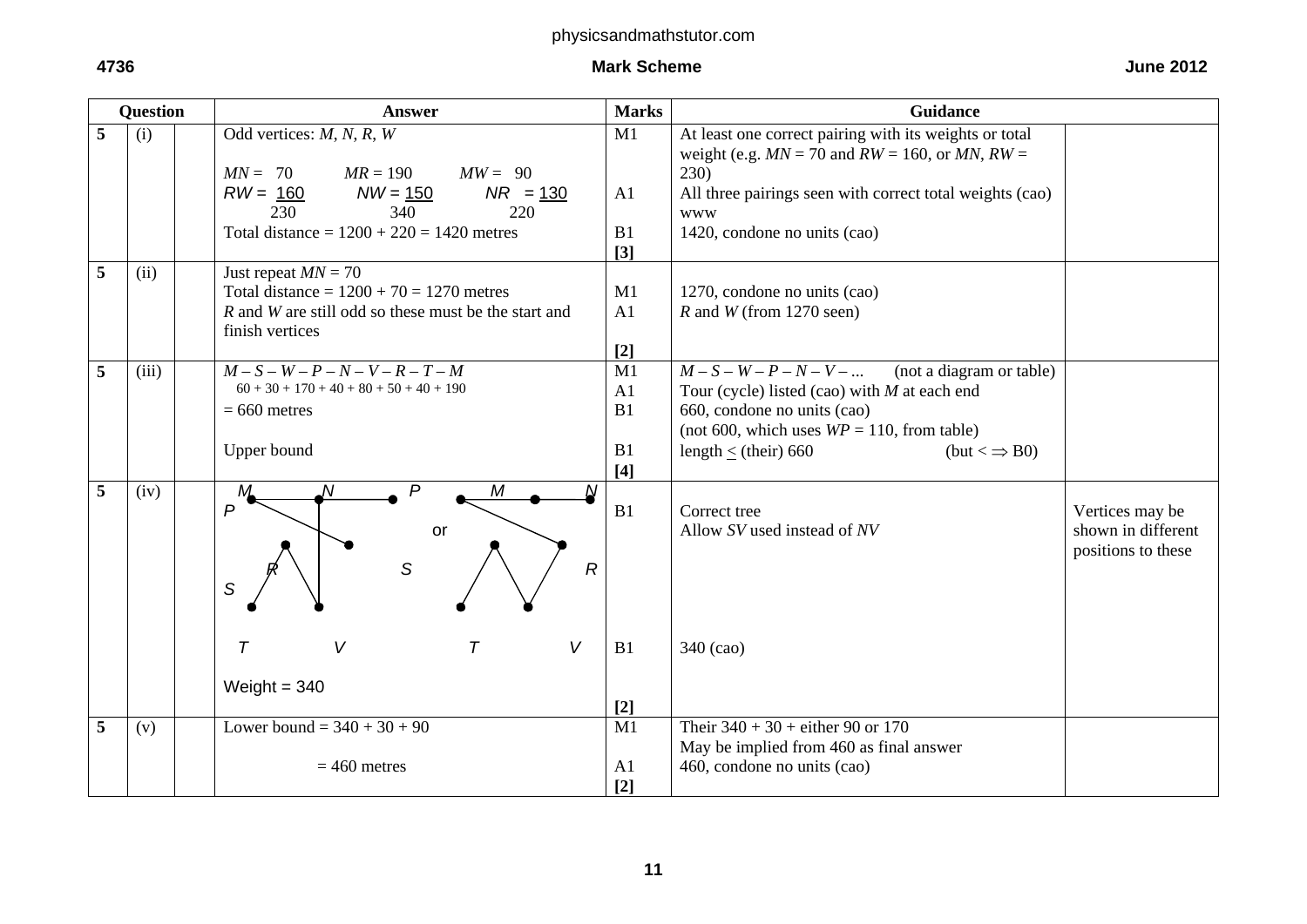# **4736** Mark Scheme June 2012 Mark Scheme June 2012 Mark Scheme June 2012 12:36

|--|

|   | <b>Question</b> | <b>Answer</b>                                    | <b>Marks</b>   | <b>Guidance</b>                                           |                       |
|---|-----------------|--------------------------------------------------|----------------|-----------------------------------------------------------|-----------------------|
| 6 | (i)             | $A = -4, B = 5, C = 1, X = 0$                    | B1             | Initial values for $A, B, C$ and $X$                      |                       |
|   |                 | $Y = 1, Z = 5$                                   | M1             | $Y = 1, Z = 5$                                            |                       |
|   |                 | $W = -0.2$                                       | A1             | $W = -0.2$ (exact, not rounded)                           | Note: if initial      |
|   |                 | $X = -0.2$                                       |                |                                                           | value of $Z = 0$ then |
|   |                 | $Y = -0.168$ , $Z = 6.72$                        | M1             | Updating $Y, Z, W$                                        | first value of $W$    |
|   |                 |                                                  |                | (showing new values, even if numerically wrong)           | occurs when Z first   |
|   |                 | $W = -0.175$                                     | A1             | $W = -0.175$ (-7/40) (exact, not rounded) www             | becomes non-zero      |
|   |                 |                                                  |                |                                                           | and the next value    |
|   |                 | Output -0.2                                      | B1             | $-0.2$ stated (as final X or as output)                   | is the first update   |
|   |                 |                                                  | [6]            |                                                           |                       |
| 6 | (ii)            | $A = -4, B = 5, C = 1, X = 1$                    |                |                                                           |                       |
|   |                 | $Y = 3, Z = 0$                                   | M1             | $Y = 3, Z = 0$                                            |                       |
|   |                 | $X$ is then reduced to 0 and the algorithm is as | A1             | Describing what then happens ( $X = 0$ , then as above',  |                       |
|   |                 | $(i)$ leading to an answer of $-0.2$             |                | even if part (i) did not lead to -0.2. If values from (i) |                       |
|   |                 |                                                  |                | are written out must get to a second value of $W$ ).      |                       |
|   |                 |                                                  | $[2]$          |                                                           |                       |
| 6 | (iii)           | $A = -4, B = 5, C = 1, X = -1$                   |                |                                                           |                       |
|   |                 | $Y = -9, Z = 16$                                 | M1             | $Y = -9, Z = 16$                                          |                       |
|   |                 | $W = -0.4375$ , $X = -0.4375$                    | A1             | $W = -0.4375 (-7/16)$ (allow -0.437 or -0.438, but not    | Note: if initial      |
|   |                 |                                                  |                | values that round to these)                               | value of $Z = 0$ see  |
|   |                 | $Y = -2.04$ , $Z = 9.07$                         | M1             | Updating $Y$ , $Z$ and $W$ first time                     | comment above         |
|   |                 | $W = -0.213, X = -0.213$                         |                | (showing new values, even if numerically wrong)           |                       |
|   |                 | $Y = -0.256$ , $Z = 6.84$                        | M1             | Updating $Y$ , $Z$ and $W$ second time                    | Dependent on          |
|   |                 | $W = -0.176$                                     | dep            | (showing new values, even if numerically wrong)           | previous M1           |
|   |                 |                                                  |                |                                                           |                       |
|   |                 | Root is approximately -0.213                     | A <sub>1</sub> | Stopping at -0.213 (or anything that rounds to this)      | Dependent on          |
|   |                 |                                                  |                | without wrong working seen                                | both method marks     |
|   |                 |                                                  | [5]            |                                                           |                       |
| 6 | (iv)            | May not converge                                 |                | Allow 'could take a long time', 'takes a long time'       |                       |
|   |                 | May not terminate                                |                | 'does not stop', 'gets stuck in a loop'                   |                       |
|   |                 | May get stuck in a loop                          | B1             | Any one of these, or similar                              |                       |
|   |                 |                                                  | [1]            |                                                           |                       |